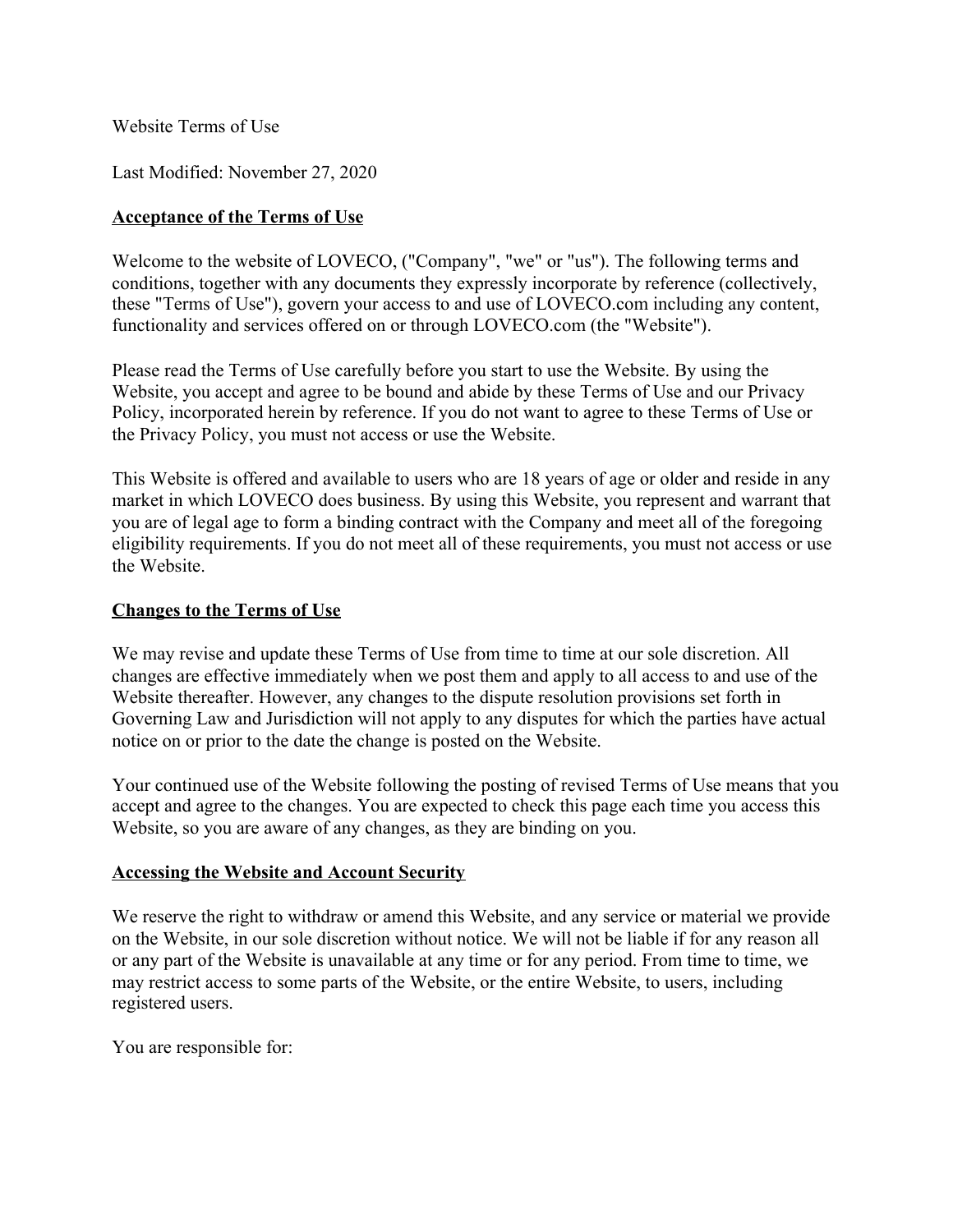- Making all arrangements necessary for you to have access to the Website.
- Ensuring that all persons who access the Website through your internet connection are aware of these Terms of Use and comply with them.

To access the Website or some of the resources it offers, you may be asked to provide certain registration details or other information. It is a condition of your use of the Website that all the information you provided on the Website is correct, current and complete. You agree that all information you provide to register with this Website or otherwise, including but not limited to through the use of any interactive features on the Website, is governed by our Privacy Policy, and you consent to all actions we take with respect to your information consistent with our Privacy Policy.

If you choose, or are provided with, a user name, password or any other piece of information as part of our security procedures, you must treat such information as confidential, and you must not disclose it to any other person or entity. You also acknowledge that your account is personal to you and agree not to provide any other person with access to this Website or portions of it using your username, password or other security information. You agree to notify us immediately of any unauthorized access to or use of your username or password or any other breach of security. You also agree to ensure that you exit from your account at the end of each session. You should use particular caution when accessing your account from a public or shared computer so that others are not able to view or record your password or other personal information. We have the right to disable any user name, password or other identifier, whether chosen by you or provided by us, at any time in our sole discretion for any or no reason, including if, in our opinion, you have violated any provision of these Terms of Use.

# **Intellectual Property Rights**

The Website and its entire contents, features and functionality (including but not limited to all information, software, text, displays, images, video and audio, and the design, selection and arrangement thereof), are owned by LOVECO , its licensors or other providers of such material and are protected by United States and international copyright, trademark, patent, trade secret and other intellectual property or proprietary rights laws.

These Terms of Use permit you to use the Website for your personal, non-commercial use only and to promote your LOVECO business. You must not reproduce, distribute, modify, create derivative works of, publicly display, publicly perform, republish, download, store or transmit any of the material on our Website, except as follows:

- Your computer may temporarily store copies of such materials in RAM incidental to your accessing and viewing those materials.
- You may store files that are automatically cached by your Web browser for display enhancement purposes.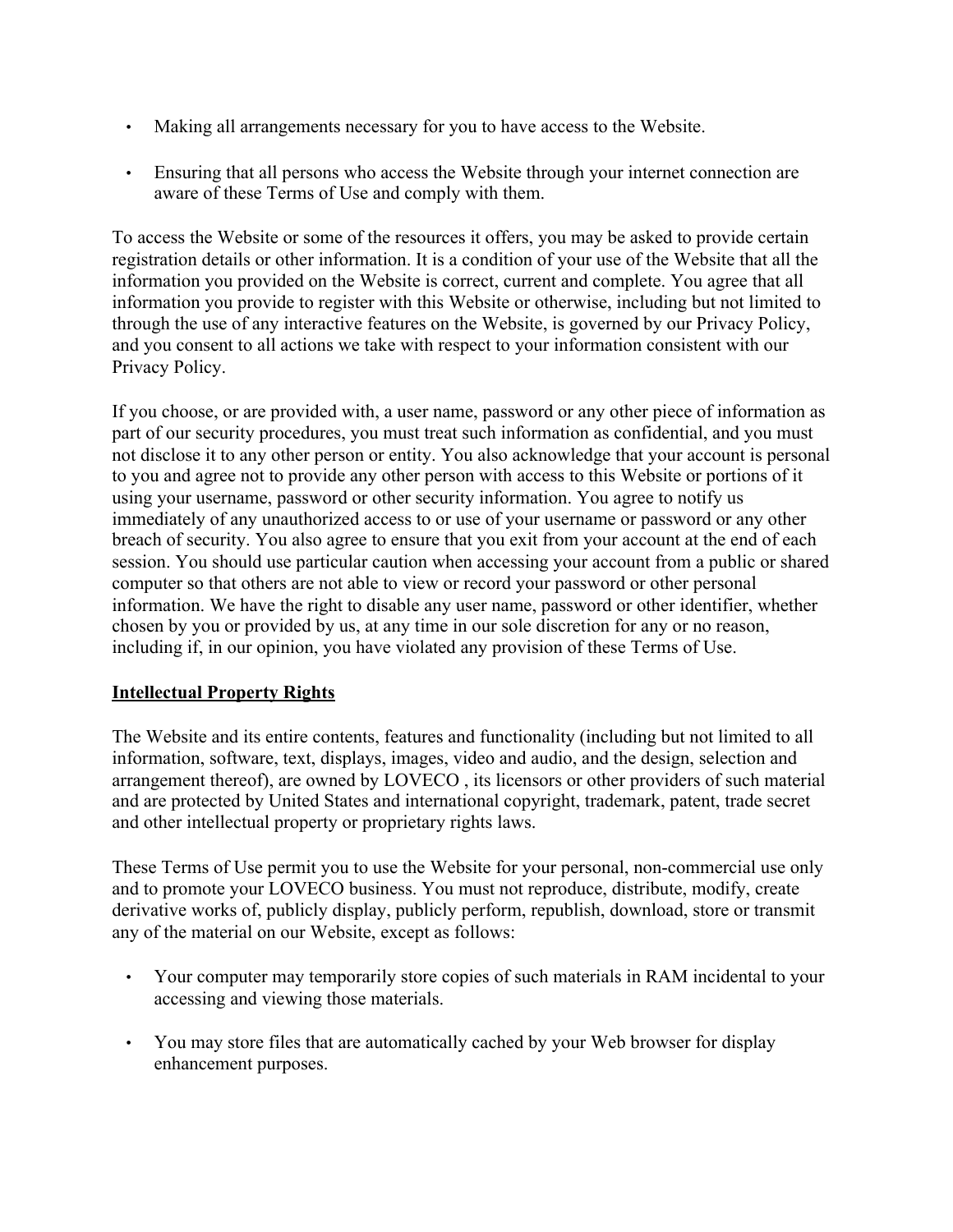You may print or download one copy of a reasonable number of pages of the Website for your own personal, noncommercial use and not for further reproduction, publication or distribution.

- If we provide desktop, mobile or other applications for download, you may download a single copy to your computer or mobile device solely for your own personal, noncommercial use, provided you agree to be bound by our end user license agreement for such applications.
- If we provide social media features with certain content, you make take such actions as are enabled by such features.

You must not:

- Modify copies of any materials from this site.
- Use any illustrations, photographs, video or audio sequences or any graphics separately from the accompanying text.
- Delete or alter any copyright, trademark or other proprietary rights notices from copies of materials from this site.

You must not access or use for any commercial purposes any part of the Website or any services or materials available through the Website.

If you wish to make any use of material on the Website other than that set out in this section, please address your request to: support@loveco.live..

If you print, copy, modify, download or otherwise use or provide any other person with access to any part of the Website in breach of the Terms of Use, your right to use the Website will cease immediately and you must, at our option, return or destroy any copies of the materials you have made. No right, title or interest in or to the Website or any content on the site is transferred to you, and all rights not expressly granted are reserved by the Company. Any use of the Website not expressly permitted by these Terms of Use is a breach of these Terms of Use and may violate copyright, trademark and other laws.

### **Trademarks**

The Company name, the terms LOVECO, the Company logo and all related names, logos, product and service names, designs and slogans are trademarks of the Company or its affiliates or licensors. You must not use such marks without the prior written permission of the Company. All other names, logos, product and service names, designs and slogans on this Website are the trademarks of their respective owners.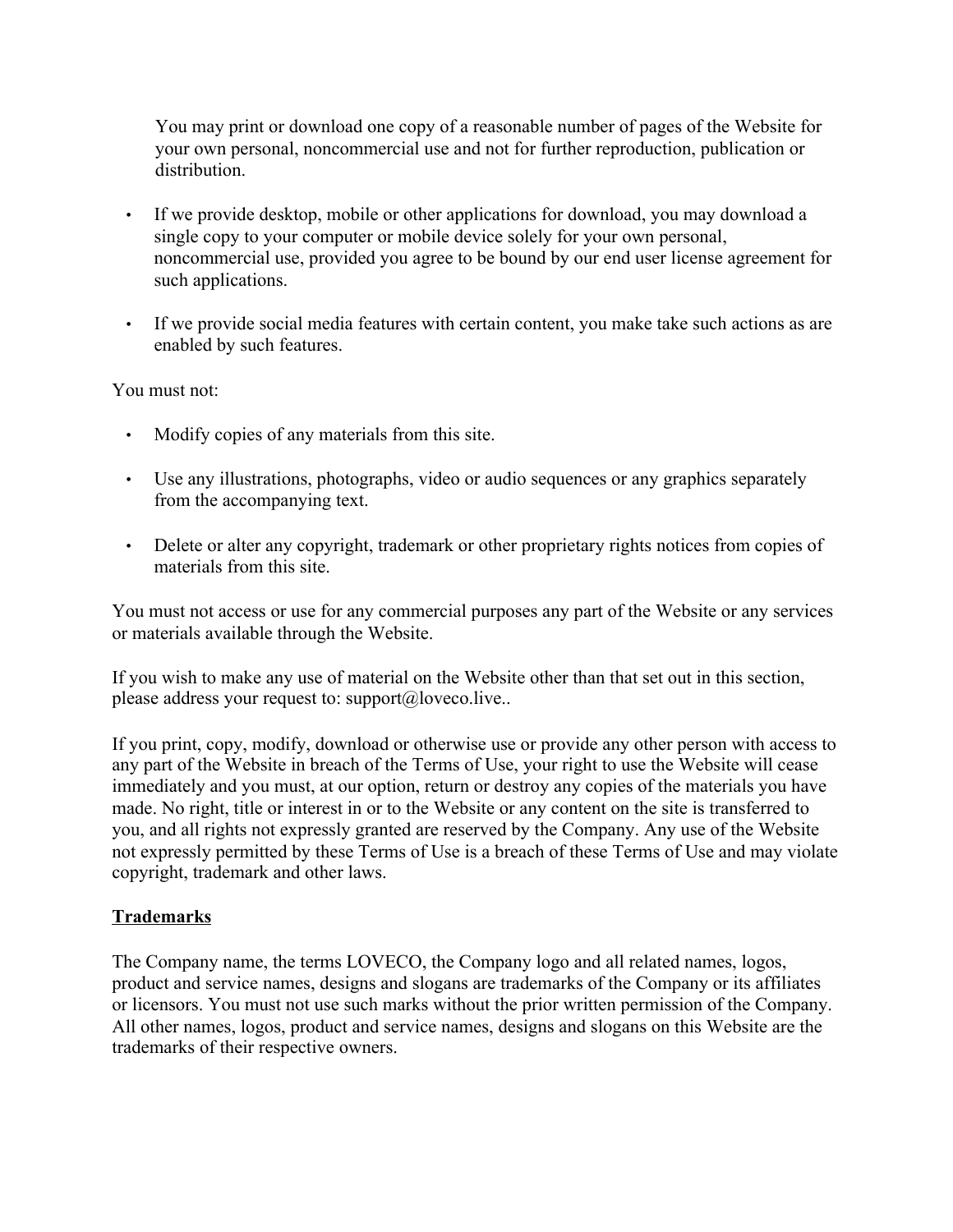## **Prohibited Uses**

You may use the Website only for lawful purposes and in accordance with these Terms of Use.

You agree not to use the Website:

- In any way that violates any applicable federal, state, local or international law or regulation (including, without limitation, any laws regarding the export of data or software to and from the US or other countries).
- For the purpose of exploiting, harming or attempting to exploit or harm minors in any way by exposing them to inappropriate content, asking for personally identifiable information or otherwise.
- To send, knowingly receive, upload, download, use or re-use any material which does not comply with the Content Standards set out in these Terms.
- To transmit, or procure the sending of, any advertising or promotional material without our prior written consent, including any "junk mail,'' "chain letter" or "spam" or any other similar solicitation.
- To impersonate or attempt to impersonate the Company, a Company employee, another user or any other person or entity (including, without limitation, by using e-mail addresses or screen names associated with any of the foregoing).
- To engage in any other conduct that restricts or inhibits anyone's use or enjoyment of the Website, or which, as determined by us, may harm the Company or users of the Website or expose them to liability.

Additionally, you agree not to:

- Use the Website in any manner that could disable, overburden, damage, or impair the site or interfere with any other party's use of the Website, including their ability to engage in real time activities through the Website.
- Use any robot, spider or other automatic device, process or means to access the Website for any purpose, including monitoring or copying any of the material on the Website.
- Use any manual process to monitor or copy any of the material on the Website or for any other unauthorized purpose without our prior written consent.
- Use any device, software or routine that interferes with the proper working of the Website.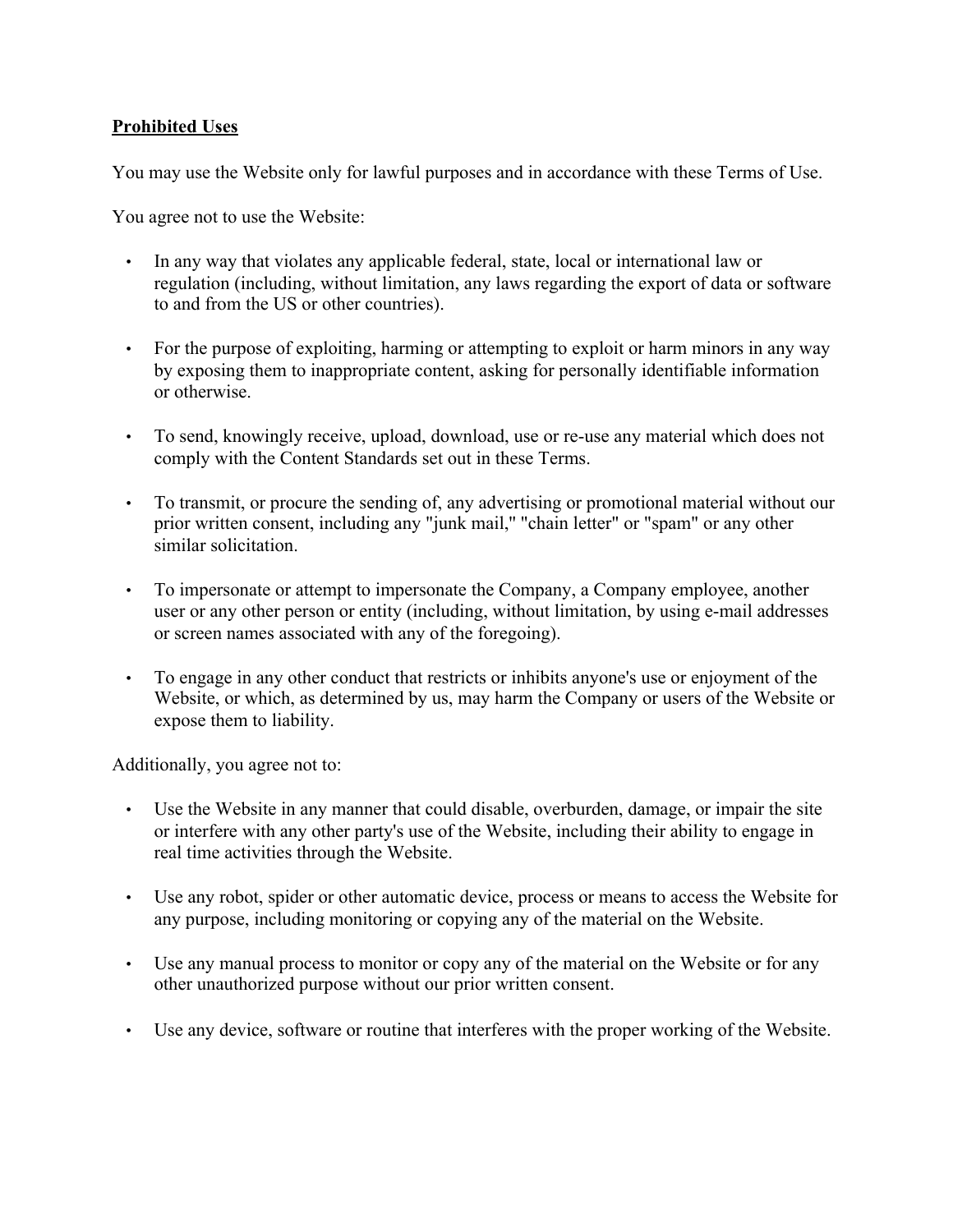- Introduce any viruses, trojan horses, worms, logic bombs or other material which is malicious or technologically harmful.
- Attempt to gain unauthorized access to, interfere with, damage or disrupt any parts of the Website, the server on which the Website is stored, or any server, computer or database connected to the Website.
- Attack the Website via a denial-of-service attack or a distributed denial-of-service attack.
- Otherwise attempt to interfere with the proper working of the Website.

## **User Contributions**

The Website may contain message boards, chat rooms, personal web pages or profiles, forums, bulletin boards, blogs and other interactive features (collectively, "Interactive Services") that allow users to post, submit, publish, display or transmit to other users or other persons (hereinafter, "post") content or materials (collectively, "User Contributions") on or through the **Website** 

All User Contributions must comply with the Content Standards set out in these Terms of Use.

Any User Contribution you post to the site will be considered non-confidential and nonproprietary. By providing any User Contribution on the Website, you grant us and our affiliates and service providers, and each of their and our respective licensees, successors and assign the right to use, reproduce, modify, perform, display, distribute and otherwise disclose to third parties any such material for any purpose/according to your account settings.

You represent and warrant that:

- You own or control all rights in and to the User Contributions and have the right to grant the license granted above to us and our affiliates and service providers, and each of their and our respective licensees, successors and assigns.
- All of your User Contributions do and will comply with these Terms of Use.

You understand and acknowledge that you are responsible for any User Contributions you submit or contribute, and you, not the Company, have full responsibility for such content, including its legality, reliability, accuracy and appropriateness.

We are not responsible, or liable to any third party, for the content or accuracy of any User Contributions posted by you or any other user of the Website.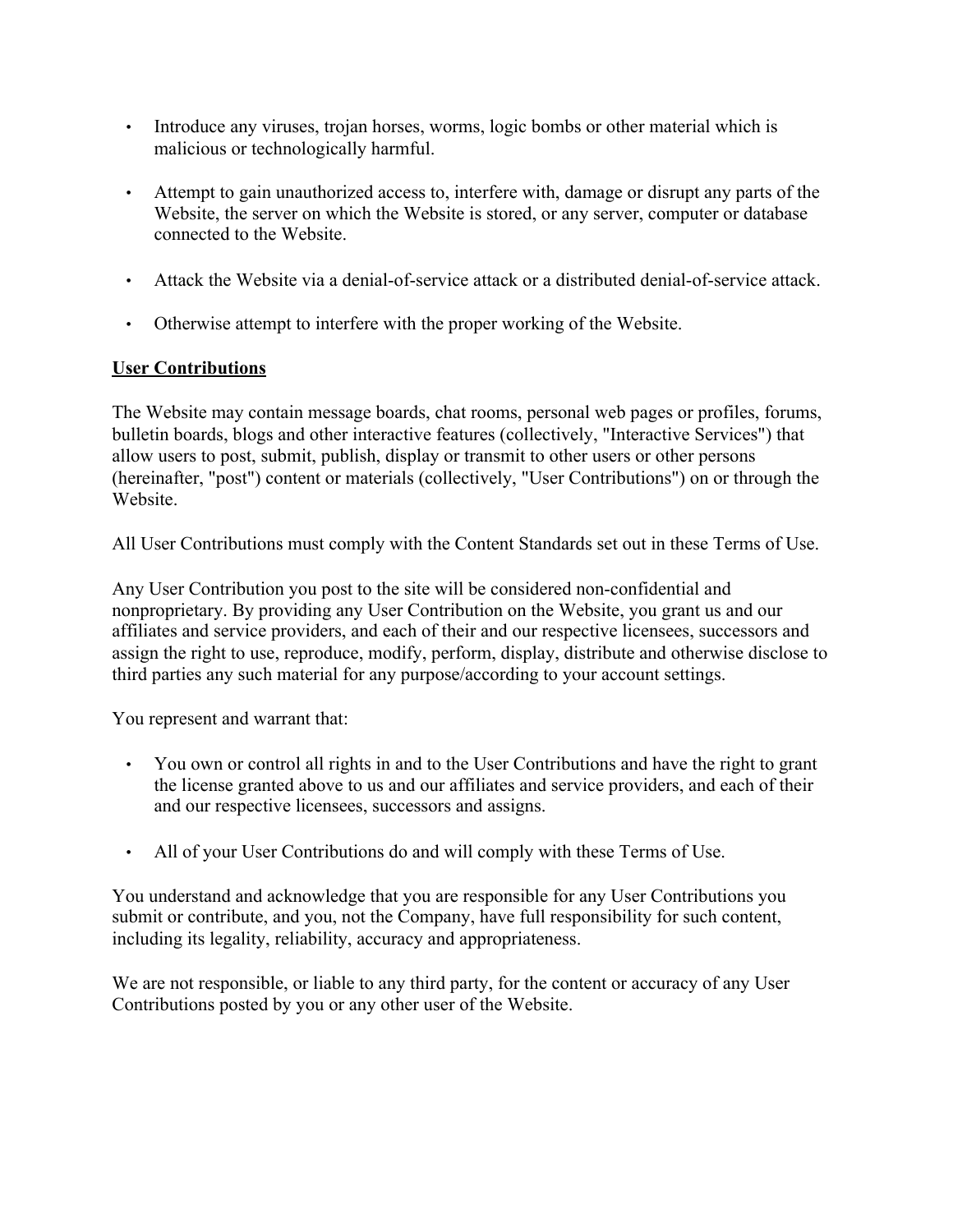## **Monitoring and Enforcement; Termination**

We have the right to:

- Remove or refuse to post any User Contributions for any or no reason in our sole discretion.
- Take any action with respect to any User Contribution that we deem necessary or appropriate in our sole discretion, including if we believe that such User Contribution violates the Terms of Use, including the Content Standards, infringes any intellectual property right or other right of any person or entity, threatens the personal safety of users of the Website or the public or could create liability for the Company.
- Disclose your identity or other information about you to any third party who claims that material posted by you violates their rights, including their intellectual property rights or their right to privacy.
- Take appropriate legal action, including without limitation, referral to law enforcement, for any illegal or unauthorized use of the Website.
- Terminate or suspend your access to all or part of the Website for any or no reason, including without limitation, any violation of these Terms of Use.

Without limiting the foregoing, we have the right to fully cooperate with any law enforcement authorities or court order requesting or directing us to disclose the identity or other information of anyone posting any materials on or through the Website. YOU WAIVE AND HOLD HARMLESS THE COMPANY AND ITS AFFILIATES, LICENSEES AND SERVICE PROVIDERS FROM ANY CLAIMS RESULTING FROM ANY ACTION TAKEN BY THE COMPANY/ANY OF THE FOREGOING PARTIES DURING OR AS A RESULT OF ITS INVESTIGATIONS AND FROM ANY ACTIONS TAKEN AS A CONSEQUENCE OF INVESTIGATIONS BY EITHER SUCH PARTIES OR LAW ENFORCEMENT AUTHORITIES.

However, we cannot/do not undertake to review all material before it is posted on the Website and cannot ensure prompt removal of objectionable material after it has been posted. Accordingly, we assume no liability for any action or inaction regarding transmissions, communications or content provided by any user or third party. We have no liability or responsibility to anyone for performance or nonperformance of the activities described in this section.

## **Content Standards**

These content standards apply to any and all User Contributions and use of Interactive Services. User Contributions must in their entirety comply with all applicable national, federal, state, local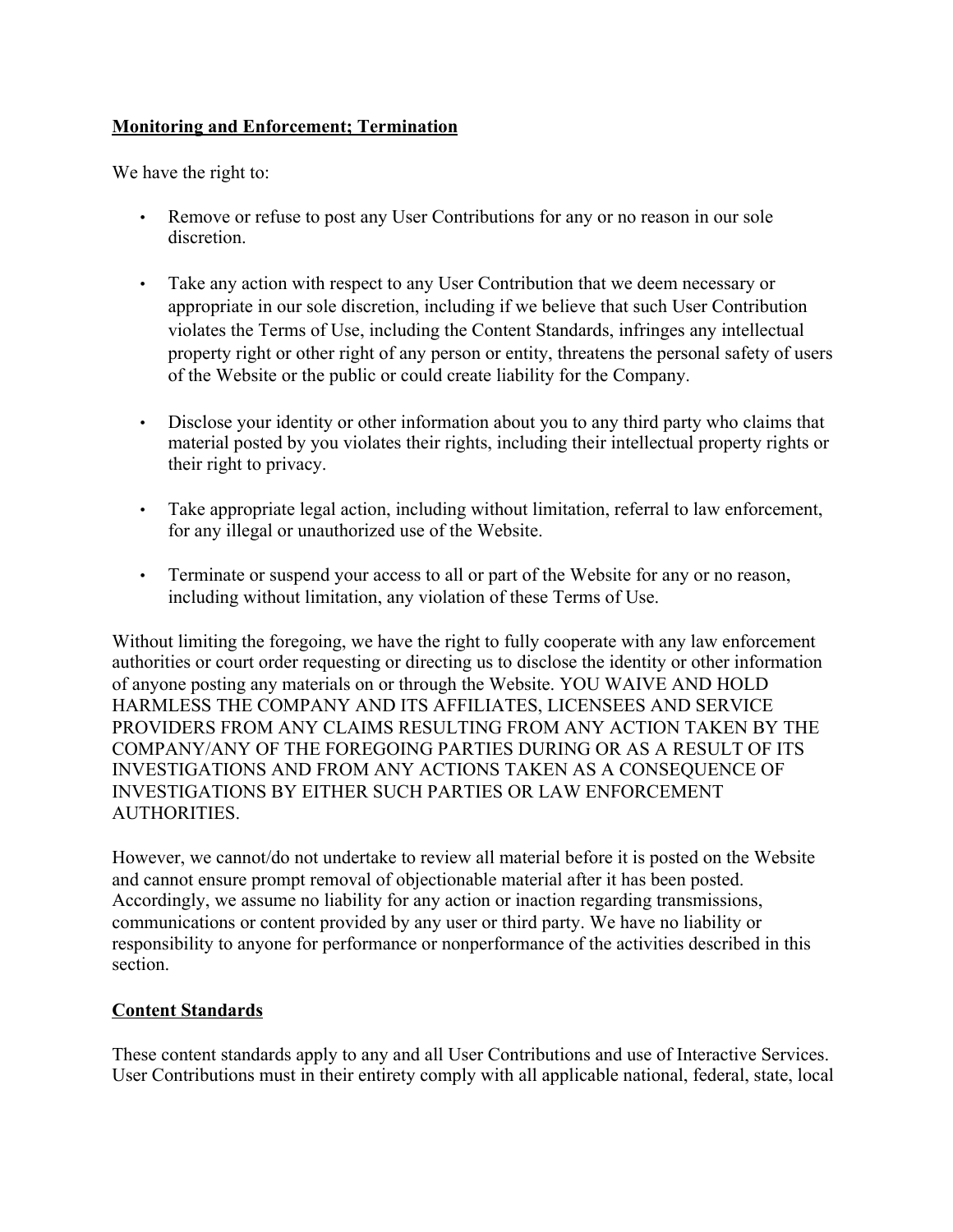and international laws and regulations. Without limiting the foregoing, User Contributions must not:

- Contain any material which is defamatory, obscene, indecent, abusive, offensive, harassing, violent, hateful, inflammatory or otherwise objectionable.
- Promote sexually explicit or pornographic material, violence, or discrimination based on race, sex, religion, nationality, disability, sexual orientation or age.

Infringe any patent, trademark, trade secret, copyright or other intellectual property or other rights of any other person.

- Violate the legal rights (including the rights of publicity and privacy) of others or contain any material that could give rise to any civil or criminal liability under applicable laws or regulations or that otherwise may be in conflict with these Terms of Use and our Privacy Policy.
- Be likely to deceive any person.
- Promote any illegal activity, or advocate, promote or assist any unlawful act.
- Cause annoyance, inconvenience or needless anxiety or be likely to upset, embarrass, alarm or annoy any other person.
- Impersonate any person, or misrepresent your identity or affiliation with any person or organization
- Involve commercial activities or sales, such as contests, sweepstakes and other sales promotions, barter or advertising.
- Give the impression that they emanate from or are endorsed by us or any other person or entity, if this is not the case.

Copyright Infringement If you believe that any User Contributions violate your copyright, please email us at support $(a)$ loveco.live. It is the policy of the Company to terminate the user accounts of repeat infringers.

### **Reliance on Information Posted**

The information presented on or through the Website is made available solely for general information purposes. We do not warrant the accuracy, completeness or usefulness of this information. Any reliance you place on such information is strictly at your own risk. We disclaim all liability and responsibility arising from any reliance placed on such materials by you or any other visitor to the Website, or by anyone who may be informed of any of its contents.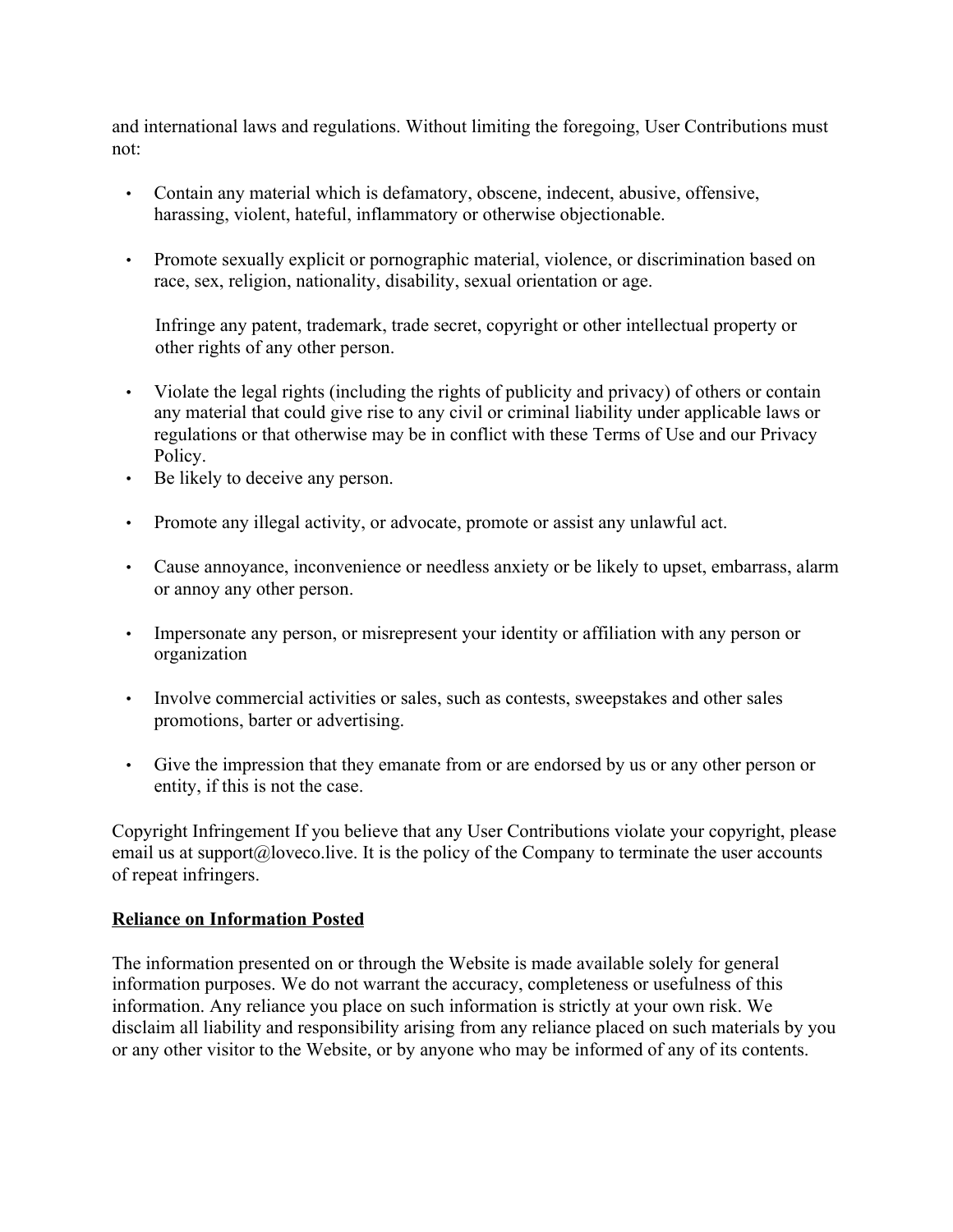This Website may include content provided by third parties, including materials provided by other users, bloggers and third-party licensors, syndicators, aggregators and/or reporting services. All statements and/or opinions expressed in these materials, and all articles and responses to questions and other content, other than the content provided by the Company, are solely the opinions and the responsibility of the person or entity providing those materials. These materials do not necessarily reflect the opinion of the Company. We are not responsible, or liable to you or any third party, for the content or accuracy of any materials provided by any third parties.

### **Changes to the Website**

We may update the content on this Website from time to time, but its content is not necessarily complete or up to date. Any of the material on the Website may be out of date at any given time, and we are under no obligation to update such material.

### **Information About You and Your Visits to the Website**

All information we collect on this Website is subject to our Privacy Policy. By using the Website, you consent to all actions taken by us with respect to your information in compliance with the Privacy Policy.

### **Linking to the Website and Social Media Features**

You may link to our homepage, provided you do so in a way that is fair and legal and does not damage our reputation or take advantage of it, but you must not establish a link in such a way as to suggest any form of association, approval or endorsement on our part without our express written consent.

This Website may provide certain social media features that enable you to:

- Link from your own or certain third-party websites to certain content on this Website.
- Send e-mails or other communications with certain content, or links to certain content, on this Website.
- Cause limited portions of content on this Website to be displayed or appear to be displayed on your own or certain third-party websites.

You may use these features solely as they are provided by us and solely with respect to the content they are displayed with and otherwise in accordance with any additional terms and conditions we provide with respect to such features. Subject to the foregoing, you must not:

Establish a link from any website that is not owned by you.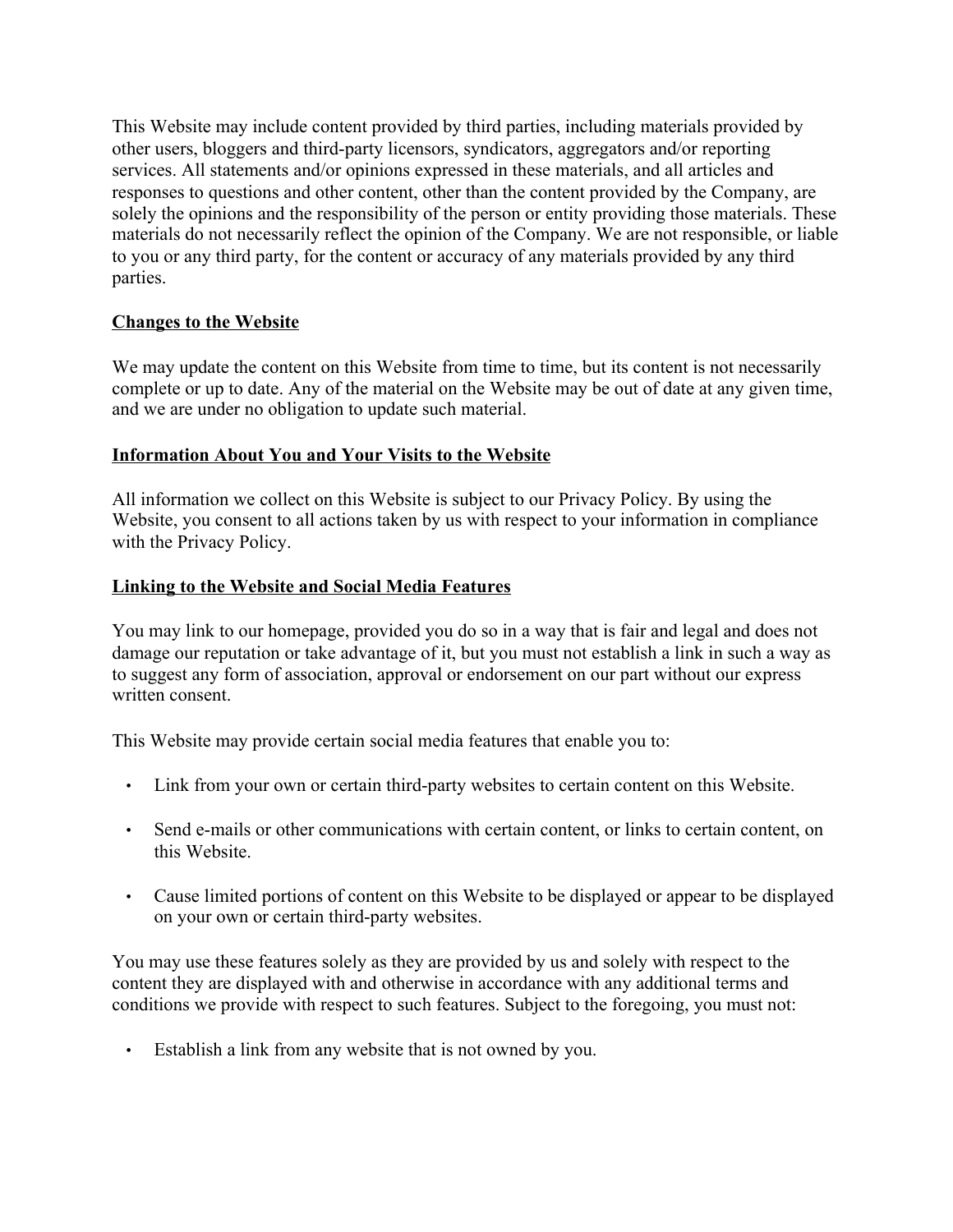- Cause the Website or portions of it to be displayed, or appear to be displayed by, for example, framing, deep linking or in-line linking, on any other site.
- Link to any part of the Website other than the homepage.
- Otherwise take any action with respect to the materials on this Website that is inconsistent with any other provision of these Terms of Use.

The website from which you are linking, or on which you make certain content accessible, must comply in all respects with the Content Standards set out in these Terms of Use.

You agree to cooperate with us in causing any unauthorized framing or linking immediately to cease. We reserve the right to withdraw linking permission without notice. We may disable all or any social media features and any links at any time without notice in our discretion.

### **Links from the Website**

If the Website contains links to other sites and resources provided by third parties, these links are provided for your convenience only. This includes links contained in advertisements, including banner advertisements and sponsored links. We have no control over the contents of those sites or resources and accept no responsibility for them or for any loss or damage that may arise from your use of them. If you decide to access any of the third-party websites linked to this Website, you do so entirely at your own risk and subject to the terms and conditions of use for such websites.

### **Geographic Restrictions**

The owner of the Website is based in Sarasota, Florida We provide this Website for use only by persons located in countries in which LOVECO does business. We make no claims that the Website or any of its content is accessible or appropriate outside of those countries. Access to the Website may not be legal by certain persons or in certain countries. If you access the Website from outside a market in which LOVECO does business, you do so on your own initiative and are responsible for compliance with local laws.

### **Disclaimer of Warranties**

You understand that we cannot and do not guarantee or warrant that files available for downloading from the internet or the Website will be free of viruses or other destructive code. You are responsible for implementing sufficient procedures and checkpoints to satisfy your particular requirements for anti-virus protection and accuracy of data input and output, and for maintaining a means external to our site for the reconstruction of any lost data. WE WILL NOT BE LIABLE FOR ANY LOSS OR DAMAGE CAUSED BY A DISTRIBUTED DENIAL-OF-SERVICE ATTACK, VIRUSES OR OTHER TECHNOLOGICALLY HARMFUL MATERIAL THAT MAY INFECT YOUR COMPUTER EQUIPMENT, COMPUTER PROGRAMS, DATA OR OTHER PROPRIETARY MATERIAL DUE TO YOUR USE OF THE WEBSITE OR ANY SERVICES OR ITEMS OBTAINED THROUGH THE WEBSITE OR TO YOUR DOWNLOADING OF ANY MATERIAL POSTED ON IT, OR ON ANY WEBSITE LINKED TO IT.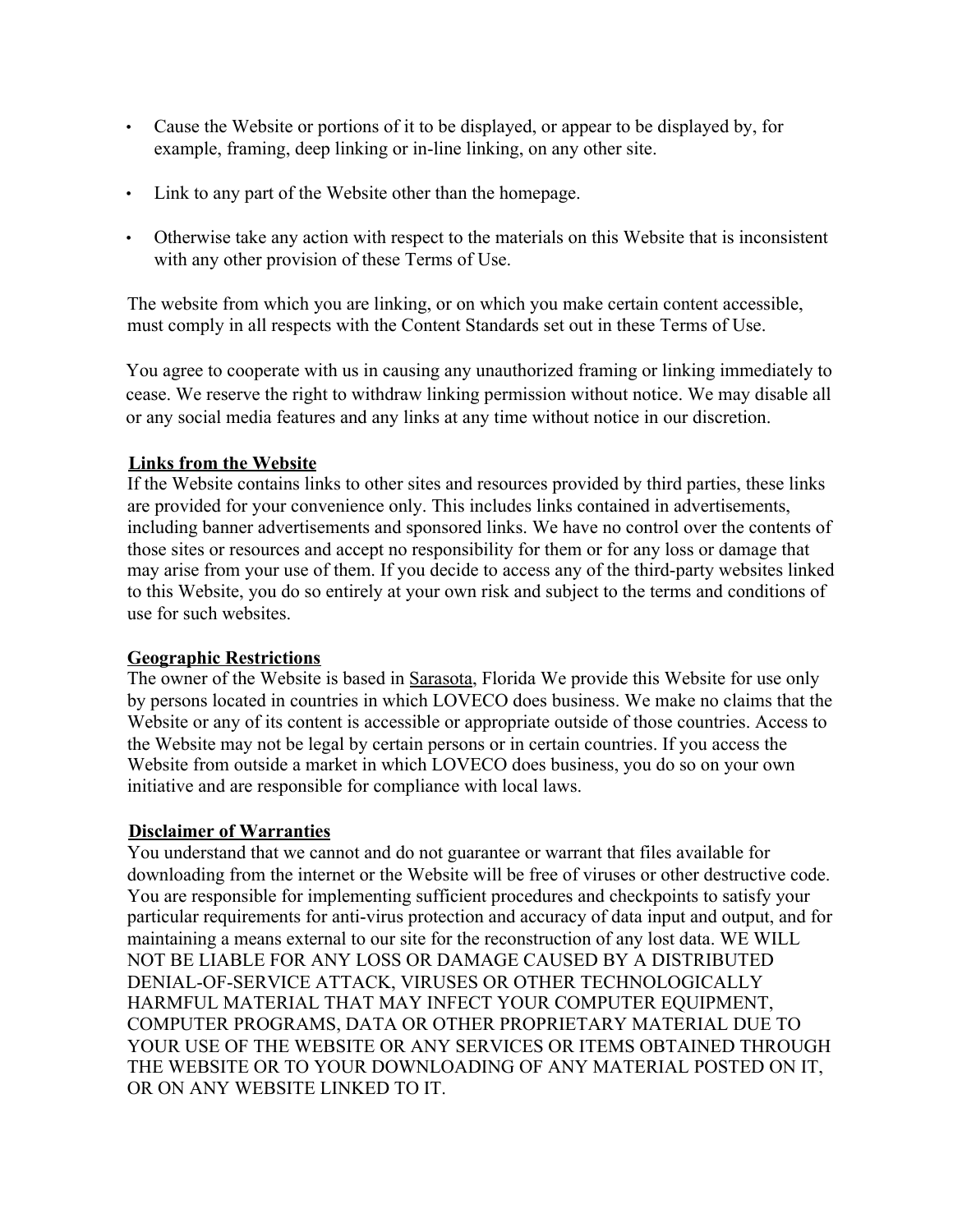YOUR USE OF THE WEBSITE, ITS CONTENT AND ANY SERVICES OR ITEMS OBTAINED THROUGH THE WEBSITE IS AT YOUR OWN RISK. THE WEBSITE, ITS CONTENT AND ANY SERVICES OR ITEMS OBTAINED THROUGH THE WEBSITE ARE PROVIDED ON AN "AS IS" AND "AS AVAILABLE" BASIS, WITHOUT ANY WARRANTIES OF ANY KIND, EITHER EXPRESS OR IMPLIED. NEITHER THE COMPANY NOR ANY PERSON ASSOCIATED WITH THE COMPANY MAKES ANY WARRANTY OR REPRESENTATION WITH RESPECT TO THE COMPLETENESS, SECURITY, RELIABILITY, QUALITY, ACCURACY OR AVAILABILITY OF THE WEBSITE. WITHOUT LIMITING THE FOREGOING, NEITHER THE COMPANY NOR ANYONE ASSOCIATED WITH THE COMPANY REPRESENTS OR WARRANTS THAT THE WEBSITE, ITS CONTENT OR ANY SERVICES OR ITEMS OBTAINED THROUGH THE WEBSITE WILL BE ACCURATE, RELIABLE, ERROR-FREE OR UNINTERRUPTED, THAT DEFECTS WILL BE CORRECTED, THAT OUR SITE OR THE SERVER THAT MAKES IT AVAILABLE ARE FREE OF VIRUSES OR OTHER HARMFUL COMPONENTS OR THAT THE WEBSITE OR ANY SERVICES OR ITEMS OBTAINED THROUGH THE WEBSITE WILL OTHERWISE MEET YOUR NEEDS OR EXPECTATIONS.

THE COMPANY HEREBY DISCLAIMS ALL WARRANTIES OF ANY KIND, WHETHER

EXPRESS OR IMPLIED, STATUTORY OR OTHERWISE, INCLUDING BUT NOT LIMITED TO ANY WARRANTIES OF MERCHANTABILITY, NON-INFRINGEMENT AND FITNESS FOR A PARTICULAR PURPOSE.

THE FOREGOING DOES NOT AFFECT ANY WARRANTIES WHICH CANNOT BE EXCLUDED OR LIMITED UNDER APPLICABLE LAW.

### **Limitation on Liability**

IN NO EVENT WILL THE COMPANY, ITS AFFILIATES OR THEIR LICENSORS, SERVICE PROVIDERS, EMPLOYEES, AGENTS, OFFICERS OR DIRECTORS BE LIABLE FOR DAMAGES OF ANY KIND, UNDER ANY LEGAL THEORY, ARISING OUT OF OR IN CONNECTION WITH YOUR USE, OR INABILITY TO USE, THE WEBSITE, ANY WEBSITES LINKED TO IT, ANY CONTENT ON THE WEBSITE OR SUCH OTHER WEBSITES OR ANY SERVICES OR ITEMS OBTAINED THROUGH THE WEBSITE OR SUCH OTHER WEBSITES, INCLUDING ANY DIRECT, INDIRECT, SPECIAL, INCIDENTAL, CONSEQUENTIAL OR PUNITIVE DAMAGES, INCLUDING BUT NOT LIMITED TO, PERSONAL INJURY, PAIN AND SUFFERING, EMOTIONAL DISTRESS, LOSS OF REVENUE, LOSS OF PROFITS, LOSS OF BUSINESS OR ANTICIPATED SAVINGS, LOSS OF USE, LOSS OF GOODWILL, LOSS OF DATA, AND WHETHER CAUSED BY TORT (INCLUDING NEGLIGENCE), BREACH OF CONTRACT OR OTHERWISE, EVEN IF FORESEEABLE.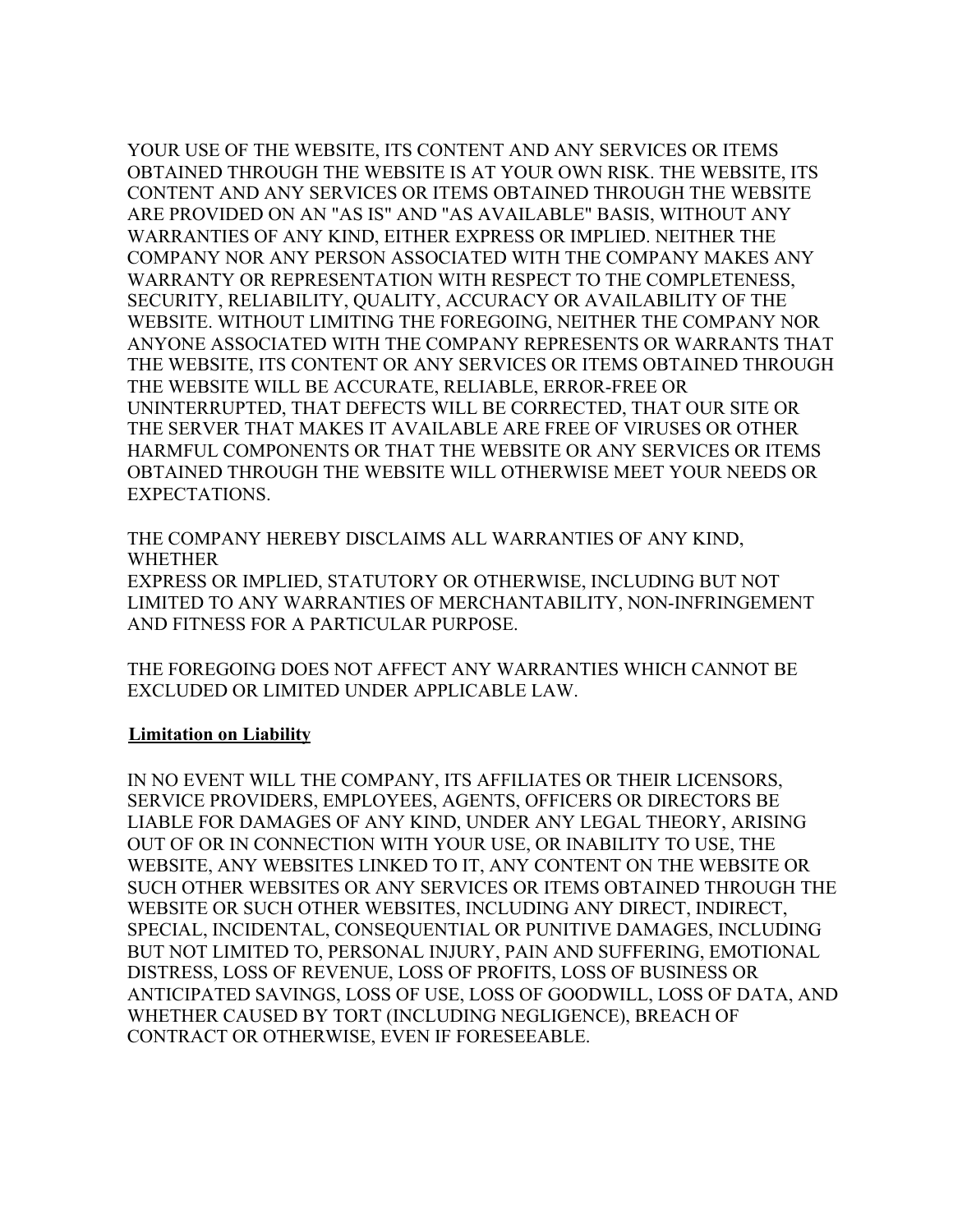## THE FOREGOING DOES NOT AFFECT ANY LIABILITY WHICH CANNOT BE EXCLUDED OR LIMITED UNDER APPLICABLE LAW.

## **Indemnification**

You agree to defend, indemnify and hold harmless the Company, its affiliates, licensors and service providers, and its and their respective officers, directors, employees, contractors, agents, licensors, suppliers, successors and assigns from and against any claims, liabilities, damages, judgments, awards, losses, costs, expenses or fees (including reasonable attorneys' fees) arising out of or relating to your violation of these Terms of Use or your use of the Website, including, but not limited to, your User Contributions, any use of the Website's content, services and products other than as expressly authorized in these Terms of Use or your use of any information obtained from the Website.

### **Governing Law and Jurisdiction**

All matters relating to the Website and these Terms of Use and any dispute or claim arising therefrom or related thereto (in each case, including non-contractual disputes or claims), shall be governed by and construed in accordance with the internal laws of the State of Tennessee without giving effect to any choice or conflict of law provision or rule (whether of the State of Tennessee or any other jurisdiction). Any legal suit, action or proceeding arising out of, or related to, these Terms of Use or the Website shall be instituted exclusively in the federal courts of the United States or the courts of the State of Florida in each case located in the City of Sarasota and County of Sarasota, although we retain the right to bring any suit, action or proceeding against you for breach of these Terms of Use in your country of residence or any other relevant country. You waive any and all objections to the exercise of jurisdiction over you by such courts and to venue in such courts.

### **Limitation on Time to File Claims**

ANY CAUSE OF ACTION OR CLAIM YOU MAY HAVE ARISING OUT OF OR RELATING TO THESE TERMS OF USE OR THE WEBSITE MUST BE COMMENCED WITHIN ONE (1) YEAR AFTER THE CAUSE OF ACTION ACCRUES, OTHERWISE, SUCH CAUSE OF ACTION OR CLAIM IS PERMANENTLY BARRED.

### **Waiver and Severability**

No waiver by the Company of any term or condition set forth in these Terms of Use shall be deemed a further or continuing waiver of such term or condition or a waiver of any other term or condition, and any failure of the Company to assert a right or provision under these Terms of Use shall not constitute a waiver of such right or provision.

If any provision of these Terms of Use is held by a court or other tribunal of competent jurisdiction to be invalid, illegal or unenforceable for any reason, such provision shall be